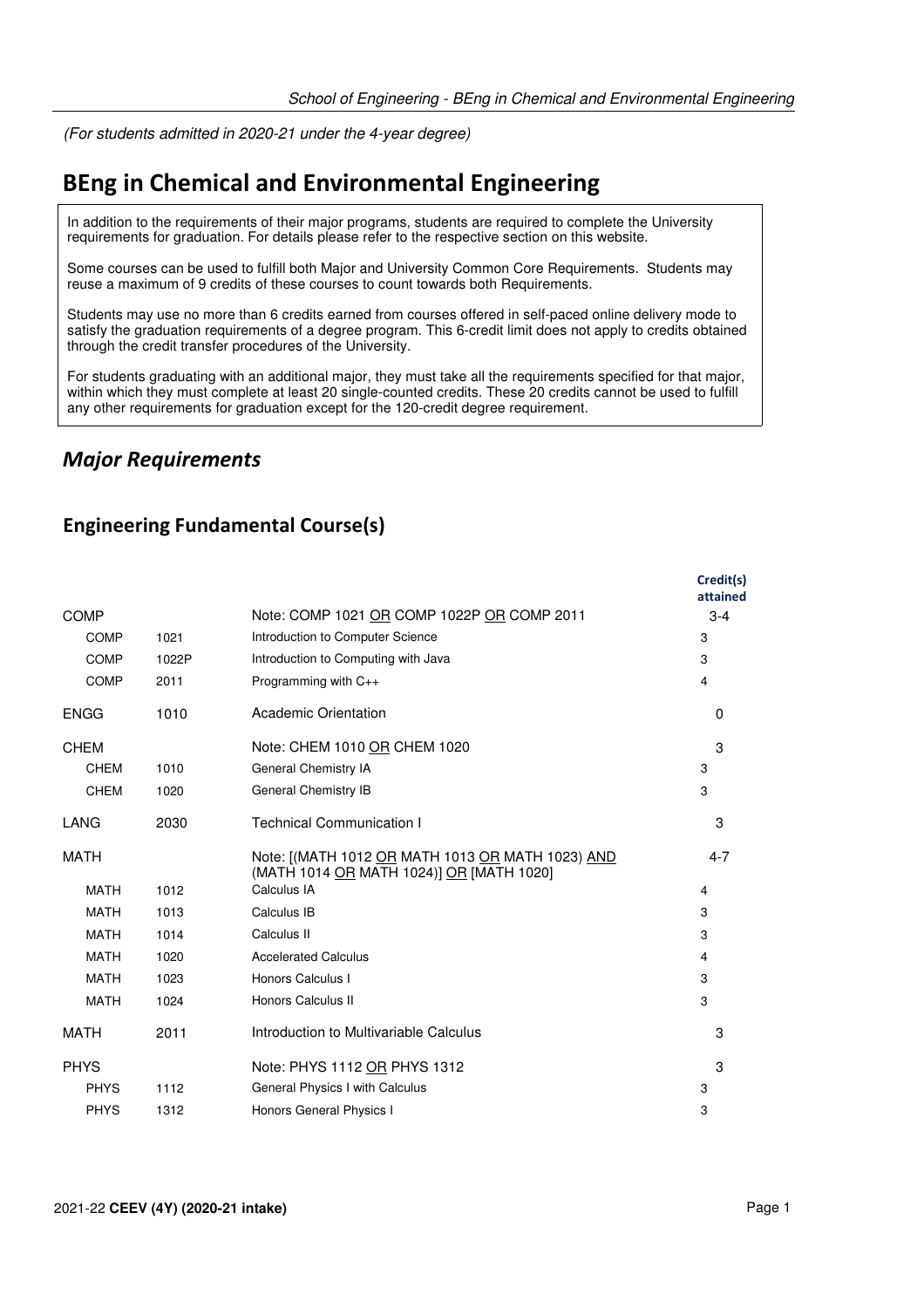# **Required Course(s)**

|                                  |      |                                                                                                        | Credit(s)<br>attained |
|----------------------------------|------|--------------------------------------------------------------------------------------------------------|-----------------------|
| <b>CENG</b>                      |      | Note: CENG 1000 OR CENG 1500                                                                           | 3                     |
| <b>CENG</b>                      | 1000 | Introduction to Chemical and Biological Engineering                                                    | 3                     |
| <b>CENG</b>                      | 1500 | A First Course on Materials Science and Applications                                                   | 3                     |
| <b>CENG</b>                      | 1010 | Academic and Professional Development I                                                                | 0                     |
| <b>CENG</b>                      | 1700 | Introduction to Environmental Engineering                                                              | 3                     |
| <b>CENG</b>                      | 1980 | Industrial Training                                                                                    | 0                     |
| <b>CENG</b>                      | 2110 | Process and Product Design Principles                                                                  | 3                     |
| <b>CENG</b>                      | 2210 | Chemical and Biological Engineering Thermodynamics                                                     | 3                     |
| <b>CENG</b>                      | 2220 | Transport Phenomena I                                                                                  | 3                     |
| <b>CENG</b>                      | 2310 | Modeling for Chemical and Biological Engineering                                                       | 3                     |
| <b>CENG</b>                      | 3110 | Process Dynamics and Control                                                                           | 3                     |
| <b>CENG</b>                      | 3150 | Integrated Chemical Process and Product Design                                                         | 5                     |
| <b>CENG</b>                      | 3210 | <b>Separation Processes</b>                                                                            | 3                     |
| <b>CENG</b>                      | 3220 | Transport Phenomena II                                                                                 | 3                     |
| <b>CENG</b>                      | 3230 | Chemical and Biological Reaction Engineering                                                           | 3                     |
| <b>CENG</b>                      | 3950 | Chemical and Environmental Engineering Laboratory                                                      | $\overline{4}$        |
| <b>CENG</b>                      | 4020 | Academic and Professional Development II                                                               | 0                     |
| <b>CENG</b>                      | 4710 | Environmental Control                                                                                  | 3                     |
| <b>CENG</b>                      | 4720 | Environmental Impact Assessment and Management Systems                                                 | 3                     |
| <b>CENG</b>                      |      | Note: CENG 4920 OR CENG 4930 OR CENG 4940 (Students<br>taking the Research Option must take CENG 4930) | 6                     |
| <b>CENG</b>                      | 4920 | Chemical Engineering Capstone Design                                                                   | 6                     |
| <b>CENG</b>                      | 4930 | Chemical Engineering Thesis Research                                                                   | 6                     |
| <b>CENG</b>                      | 4940 | Chemical Engineering Industrial Project                                                                | 6                     |
| <b>BIEN/CHEM/</b><br><b>LIFS</b> |      | Note: BIEN 2610 OR CHEM 2311 OR LIFS 1901                                                              | 3                     |
| <b>BIEN</b>                      | 2610 | <b>Chemical Biology for Engineers</b>                                                                  | 3                     |
| <b>CHEM</b>                      | 2311 | <b>Analytical Chemistry</b>                                                                            | 3                     |
| <b>LIFS</b>                      | 1901 | General Biology I                                                                                      | 3                     |
| <b>ENGG</b>                      | 2010 | <b>Engineering Seminar Series</b>                                                                      | 0                     |
| <b>CHEM</b>                      | 1050 | Laboratory for General Chemistry I                                                                     | 1                     |
| <b>CHEM</b>                      | 2111 | Fundamentals of Organic Chemistry                                                                      | 3                     |
| <b>CHEM</b>                      | 2155 | Fundamental Organic Chemistry Laboratory                                                               | 1                     |
| LANG                             | 4035 | Technical Communication II for Chemical and Biological<br>Engineering                                  | 3                     |